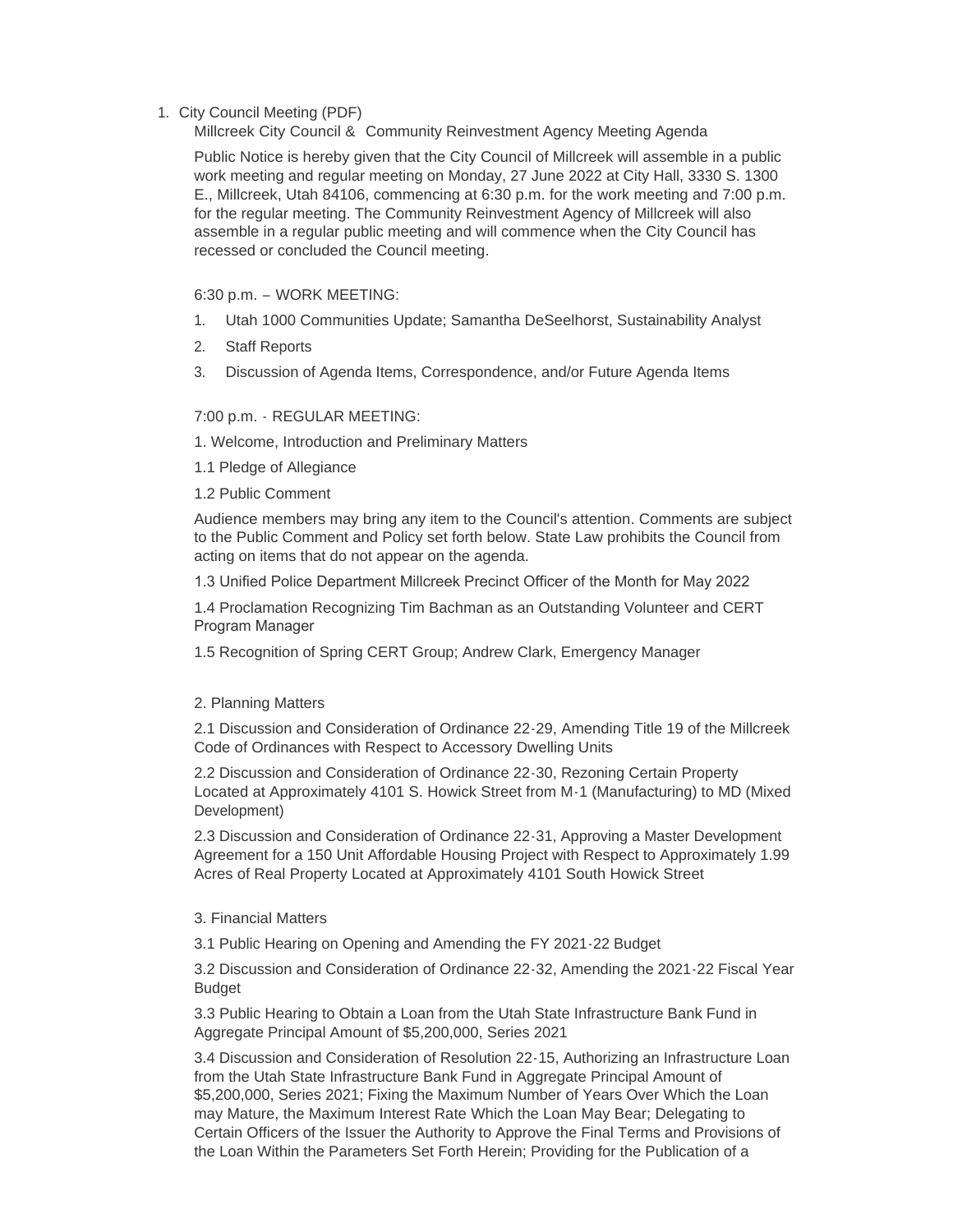Notice of Public Hearing and Loan to be Authorized; Providing for the Running of a Contest Period and Setting of a Public Hearing Date; Authorizing and Approving the Execution of a Loan Agreement, and Other Documents Required in Connection Therewith; Authorizing the Taking of All Other Actions Necessary to the Consummation of the Transactions Contemplated by This Resolution; and Related Matters

## 4. Business Matters

4.1 Discussion and Consideration of Resolution 22-16, Disclaiming an Interest in Real Property Located at or Near 3785 Ash Circle Millcreek, Utah and Authorizing and Directing the Mayor to Approve and File a Disclaimer

4.2 Discussion and Consideration of Resolution 22-17, Adopting a Logo

4.3 Discussion and Consideration of Resolution 22-18, Adopting the Millcreek Emergency Operations Plan

4.4 Discussion and Consideration of Resolution 22-19, Approving the Historic Preservation Commission Rules of Order and Procedure

- 5. Reports
- 5.1 Mayor's Report
- 5.2 City Council Member Reports
- 5.3 City Treasurer's Report
- 5.4 Staff Reports
- 5.5 Unified Fire Authority Report
- 5.6 Unified Police Department Report
- 6. Consent Agenda

6.1 Approval of May 23, 2022 Work Meeting and Regular Meeting Minutes

- 7. New Items for Subsequent Consideration
- 8. Calendar of Upcoming Events
- Planning Commission Mtg., 6/29/22, 5:00 p.m.
- Community Council Mtgs. TBD
- 9. Closed Session (If Needed)

The Council may convene in a closed session to discuss items as provided by Utah Code Ann. §52-4-205.

10. Adjournment

Community Reinvestment Agency Convening

1. Public Hearing on Opening and Amending the Fiscal Year 2021-22 Budget

2. Discussion and Consideration of Resolution 22-10, Amending the Community Reinvestment Agency Annual Budget for the Fiscal Year Beginning July 1, 2021 and Ending June 30, 2022

- 3. Approval of May 23, 2022 Meeting Minutes
- 4. Approval of June 13, 2022 Meeting Minutes
- 5. Adjournment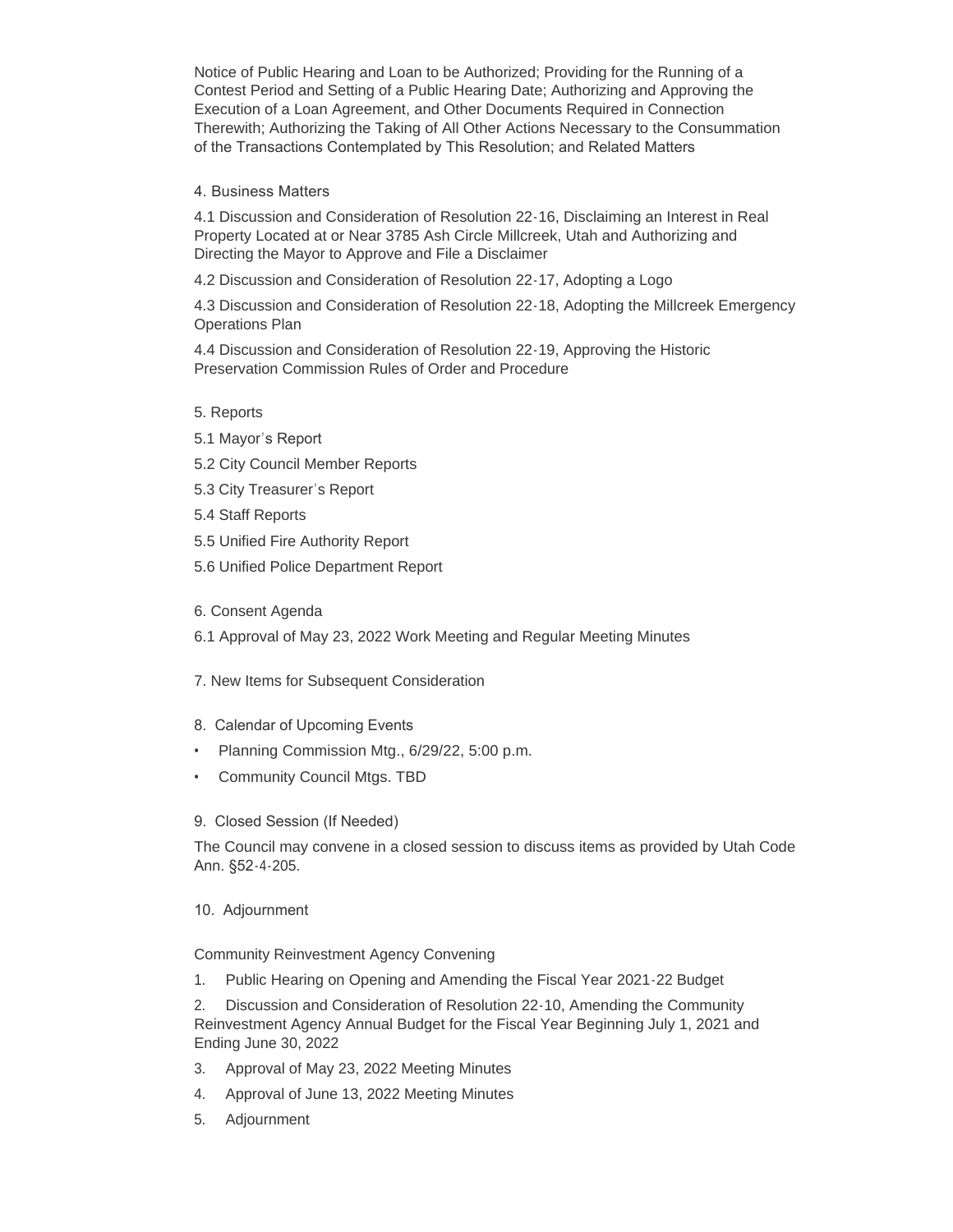In accordance with the Americans with Disabilities Act, Millcreek will make reasonable accommodation for participation in the meeting. Individuals may request assistance by contacting the ADA Coordinator, 801-214-2751 or khansen@millcreek.us, at least 48 hours in advance of the meeting.

Public Comment Policy and Procedure: The purpose of public comment is to allow citizens to address items on the agenda. Citizens requesting to address the Council may be asked to complete a written comment form and present it to the City Recorder. In general, the Chair will allow an individual two minutes to address the Council. A spokesperson, recognized as representing a group in attendance, may be allowed up to five minutes. At the conclusion of the citizen comment time, the Chair may direct staff to assist the citizen on the issue presented; direct the citizen to the proper administrative department(s); or take no action. This policy also applies to all public hearings. Citizens may also submit written requests (outlining their issue) for an item to be considered at a future council meeting. The Chair may place the item on the agenda under citizen comments; direct staff to assist the citizen; direct the citizen to the proper administrative departments; or take no action. Public comment can be submitted via the City's website at: https://millcreek.us/FormCenter/Contact-Us-5/Public-Comments-61.

The meetings will be live streamed via the City's website at:

https://millcreek.us/373/Meeting-Live-Stream. The Council may convene in an electronic meeting. Council members may participate from remote locations and may be connected to the electronic meeting by GoToMeeting, Zoom, or telephonic communications. The anchor location will be City Hall.

THE UNDERSIGNED DULY APPOINTED CITY RECORDER FOR THE MUNICIPALITY OF MILLCREEK HEREBY CERTIFIES THAT A COPY OF THE FOREGOING NOTICE WAS EMAILED OR POSTED TO:

City Offices City Website Utah Public Notice Website

Those Listed on the Agenda http://millcreek.us

http://pmn.utah.gov

DATE: June 22, 2022 CITY RECORDER: Elyse Sullivan

Agenda items may be moved in order, sequence, and time to meet the needs of the Council and Agency.

Documents:

[CC AND CRA 6-27-22 AGENDA.PDF](https://millcreek.us/AgendaCenter/ViewFile/Item/421?fileID=18484) WORK MTG ITEM 1 COMMUNITY RENEWABLE ENERGY PROGRAM SLIDES.PDF [ITEM 1.4 \\_ TIM BACHMAN CERT VOLUNTEER PROCLAMATION.PDF](https://millcreek.us/AgendaCenter/ViewFile/Item/421?fileID=18471) [ITEM 2.1 \\_ ORDINANCE 22-29 AMENDING TITLE 19 - ADUS.PDF](https://millcreek.us/AgendaCenter/ViewFile/Item/421?fileID=18472) [ITEM 2.1 \\_ ZT-22-003 CITY COUNCIL REPORT.PDF](https://millcreek.us/AgendaCenter/ViewFile/Item/421?fileID=18483) [ITEMS 2.2 AND 2.3 \\_ ZM-22-006 CITY COUNCIL STAFF REPORT 2ND](https://millcreek.us/AgendaCenter/ViewFile/Item/421?fileID=18481)  READING.PDF [ITEM 2.2 \\_ ORDINANCE 22-30 REZONE 4101 HOWICK ST.PDF](https://millcreek.us/AgendaCenter/ViewFile/Item/421?fileID=18473) [ITEM 2.3 \\_ ORDINANCE 22-31 DEV. AGREEMENT 4101 HOWICK.PDF](https://millcreek.us/AgendaCenter/ViewFile/Item/421?fileID=18474) [ITEM 3.2 \\_ FY 2021-22 BUDGET AMENDMENT 6.PDF](https://millcreek.us/AgendaCenter/ViewFile/Item/421?fileID=18475) [ITEM 3.4 \\_ RESOLUTION 22-15 STATE INFRASTRUCTURE LOAN.PDF](https://millcreek.us/AgendaCenter/ViewFile/Item/421?fileID=18476) ITEM 4.1 RESOLUTION 22-16 DISCLAIMING INTEREST IN HACKETT PROPERTY.PDF [ITEM 4.2 \\_ RESOLUTION 22-17 ADOPTING A LOGO.PDF](https://millcreek.us/AgendaCenter/ViewFile/Item/421?fileID=18478) ITEM 4.3 RESOLUTION 22-18 EOP.PDF [ITEM 4.4 \\_ RESOLUTION 22-19 HPC BYLAWS.PDF](https://millcreek.us/AgendaCenter/ViewFile/Item/421?fileID=18488) [ITEM 6.1 \\_ CC 5-23-22 DRAFT MINUTES.PDF](https://millcreek.us/AgendaCenter/ViewFile/Item/421?fileID=18480)

2. CRA Meeting Packet (PDF)

Documents: